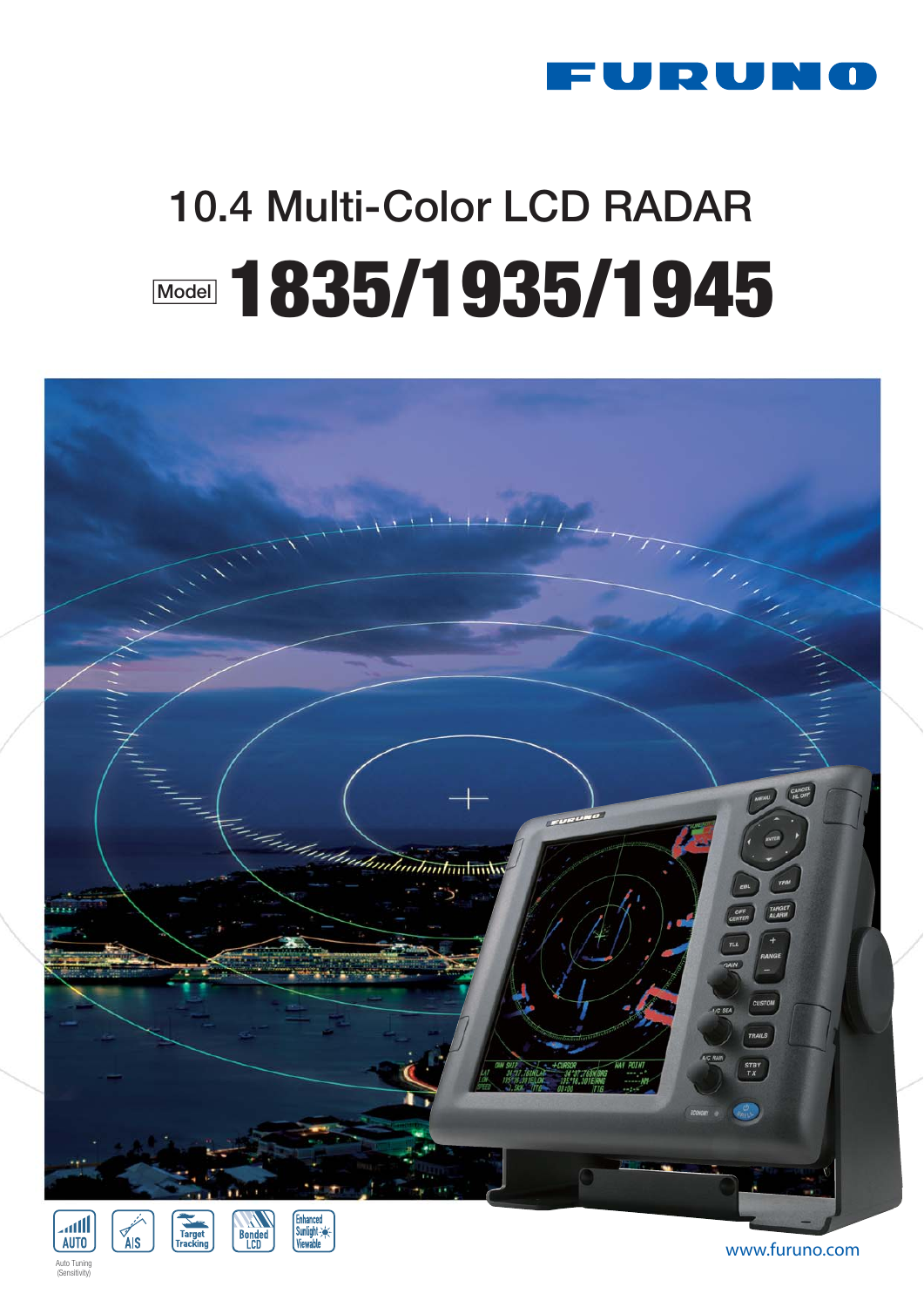## **Bringing a New Level of Quality, Operability, and Reliability into Marine Radar.**

Furuno's new Radar series, 1835/1935/1945, is a high contrast 10.4" color LCD radar designed for a wide range of vessels including pleasure craft, fishing boats and work boats.

These new Radars offer crystal clear target presentation with automatic Gain, Sea and Rain controls to deliver a noise-free Radar presentation. It features superb detection of even small targets both at short and long ranges. It also incorporates new display modes (ex. True View Mode, Full Screen Mode) which will assist with safe navigation. The 1835/1935/1945 series allows you to see far away objects before they are visible and allows you to see in the dark, fog or during periods of obstructed visibility in any weather condition.

These Radars can be inter-connected with other navigation equipment, chart plotters and sounders, through Furuno's programmable NMEA 0183 interface, which affords operators the ability to expand their boat's system as needed.



- *Easy-to-install 10.4" portrait color LCD (350 cd) display*
- *Bonded LCD provides clear view in all weather conditions*
- *Stable AIS/Target Tracking with zoom display function*
- *Full Screen Mode lets operators observe a wider range around the vessel*
- *Enhanced auto tuning/gain/anti-clutter controls*
- *Echoes in yellow, green, orange or multiple colors*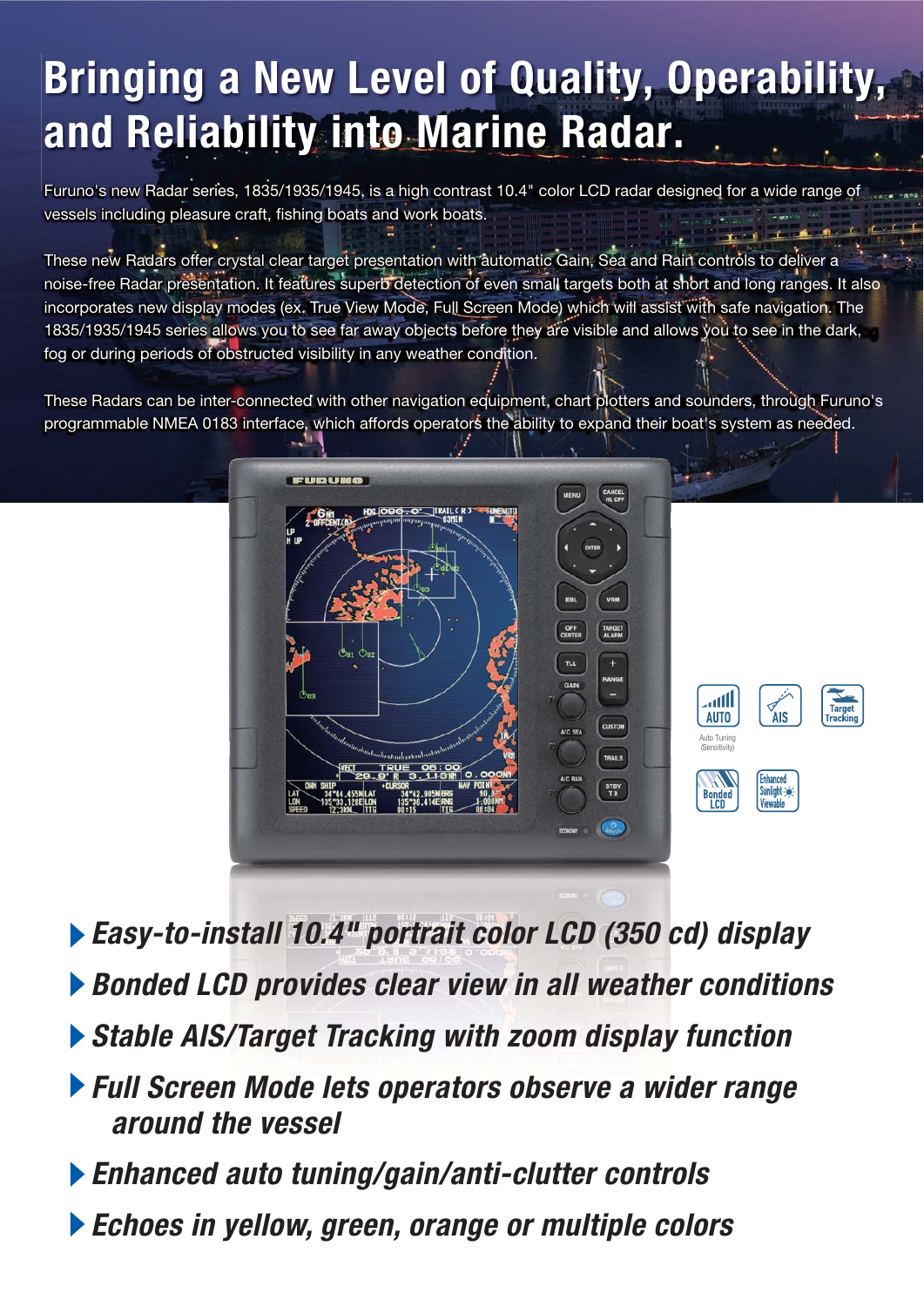## **MODEL 1835 and FCV-295 Helm Solution**

The cosmetic design of the 1835/1935/1945 Radar series matches with that of the FCV-295 digital echo sounder with 10.4" bonded LCD. Installed side-by-side, they will enhance the look of your helm.



**Display Unit** 



## **COLOR LCD SOUNDER 10.4 Multi-Color LCD RADAR Model Model 1835/1935/1945**

### **INTERCONNECTION DIAGRAM**

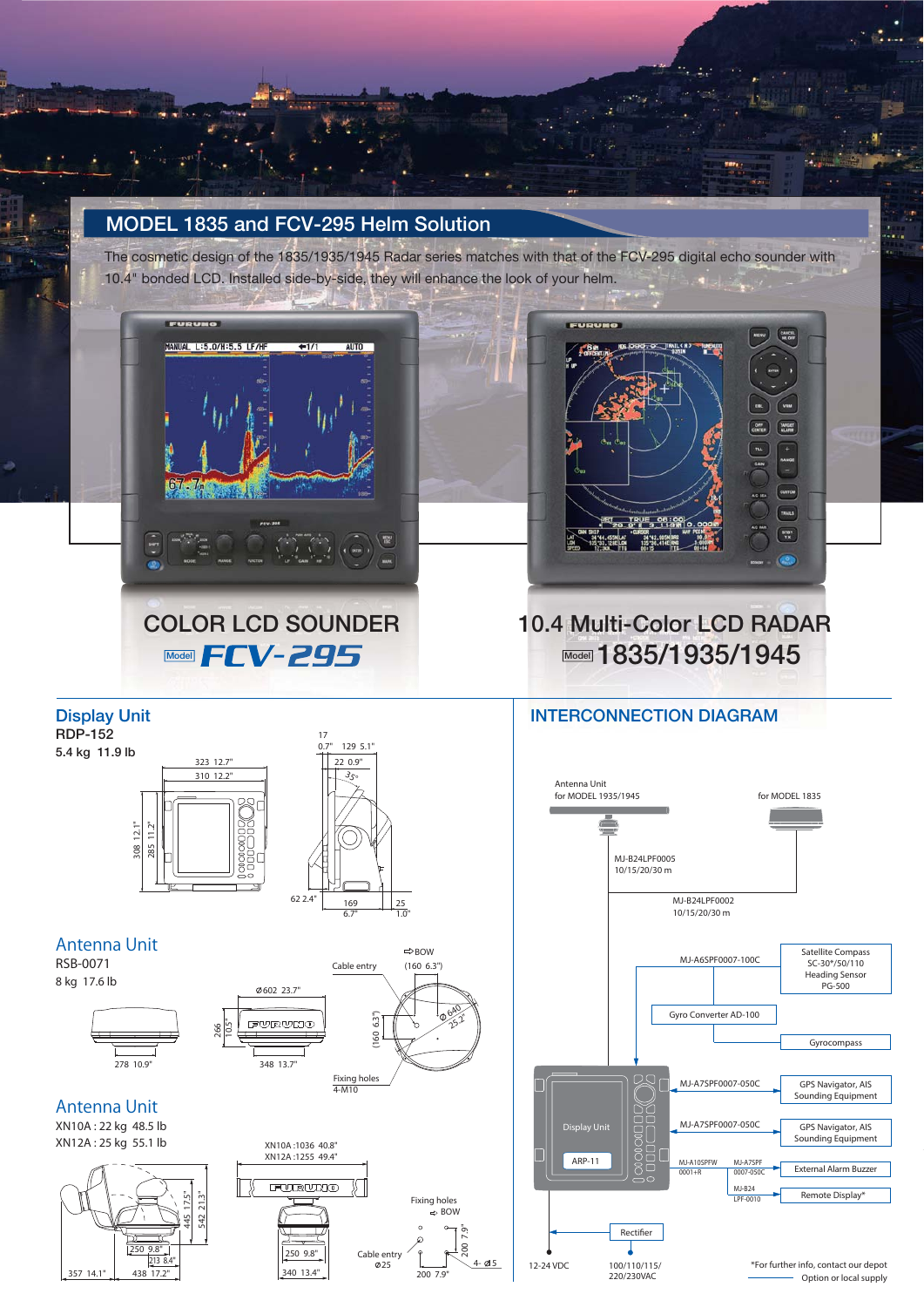### **AIS / Target Tracking (TT) Display**

Up to 100 AIS and 10 TT targets can be tracked and overlaid on the Radar screen to assist the operator in tracking vessel movements. Since AIS works by a VHF transceiver system, a variety of navigational information such as vessel name, speed, ROT, draft, and the destination of the selected targets can be included in real time. Unlike TT targets, AIS targets are visible even if they are located behind large ships or islands.

Optional supply required



**AIS targets can show that a vessel is coming from behind an island, where a Radar beam does not reach.**



## **Target Zoom** A target can be shown in a zoom display while its detailed movements are tracked by AIS or TT.





**Target acquired and tracked. Target shifts its position. Zoom box tracks the target object according to its movement.**



#### **Full Screen Mode**

With Full Screen Mode, the entire screen is filled with an echo image. Full-screen echo presentation capability allows the operator to observe a wider overview of the surrounding area.







**Normal mode Full Screen Mode with no NAV data**

There is also an option to clear the navigation data on the Radar display. Individual navigation data can be easily toggled ON or OFF in the dedicated menu.

**Full screen mode**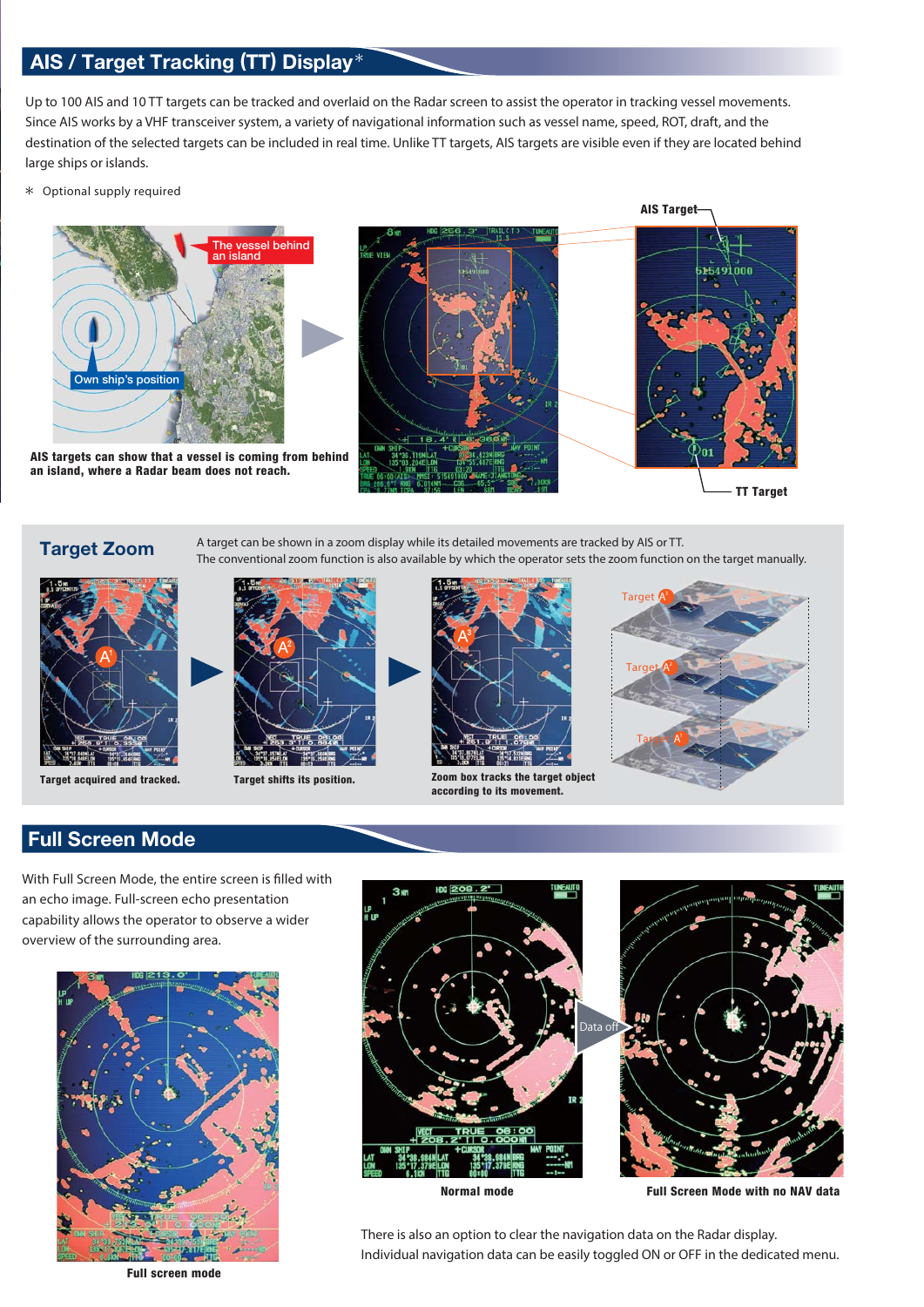#### **Anti-Clutter Controls**

Adding to the enhanced auto clutter controls, dedicated rotary knobs are provided for the suppression of unwanted echoes from sea clutter, rain and other forms of precipitation. Anti-clutter settings can be adjusted manually to remove sea and rain clutter from the Radar screen to gain a clearer view of Radar targets.





Featuring dedicated rotary knobs to adjust GAIN/STC/FTC for straightforward operation.

**Rain disturbs target recognition on the Radar screen.**

#### **Short Range Target Discrimination**

With its advanced signal processing technology, the 1835/1935/1945 series demonstrates substantial increases in target detection, particularly in close range. As shown in the pictures on the right, the Radar clearly displays thin piers from a very short distance.





#### **Off Center Mode**

With a push of the "OFF CENTER" button, own ship position is shifted to a pre-registered point on the screen. This allows the operator to focus on a specific area ahead of or around the vessel without losing track of the position.





Clearance between markings of the bearing scale is changed according to the proximity between own ship and the bearing circle, as shown in the images on the left-hand side. It helps to grasp the bearing to the target echo without using EBL.